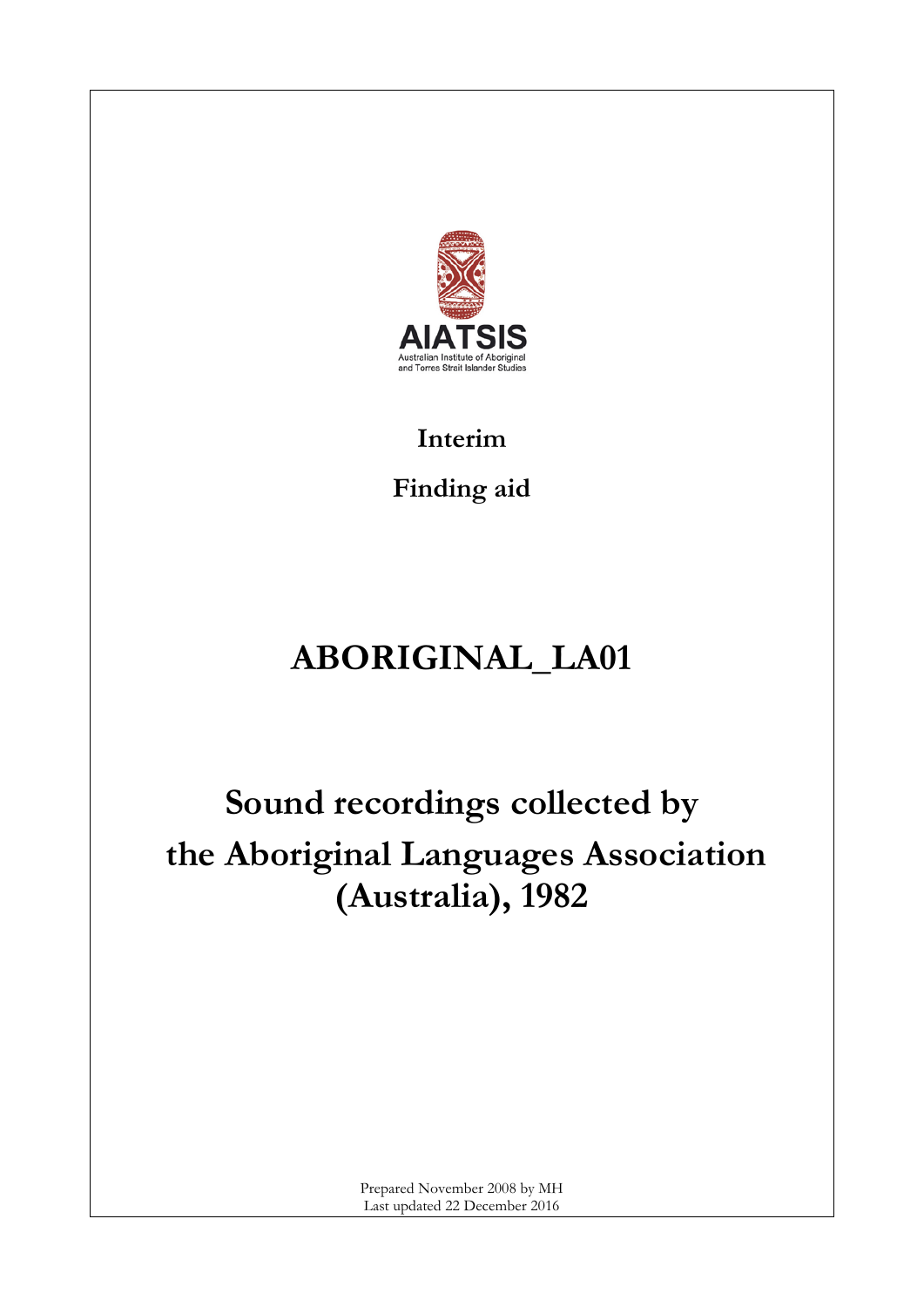## **ACCESS**

### **Availability of copies**

Listening copies are available. Contact **AIATSIS** to arrange an appointment to listen to the recordings or to order copies.

## **Restrictions on listening**

This collection is open for listening.

#### **Restrictions on use**

This collection is open for copying to relevant Indigenous communities, organisations and individuals for non-profit use. All other clients may only copy this collection with the permission of the depositor. Permission must be obtained from the depositor as well as the relevant Indigenous individual, family or community for any publication or quotation of this material. Any publication or quotation must be consistent with the *Copyright Act* (1968).

## **SCOPE AND CONTENT NOTE**

**Date:** 1982

**Extent:** 6 sound cassettes (ca. 90 min. each) : analogue, mono.

#### **Production history**

These recordings were made at the Aboriginal Languages Association (Australia) conference in 1982. Speakers include Eve Fesl, Stephen Harris, Dana Ober, Phyllis Daylight, Gloria Brennan, Leanne Hudson, Eric Roberts, Patrick McConvell, Bill Edwards, Diana Eades, John Sandefur, Toby Metcalfe, Paul Buschenhofen, Leon White, Paul Black, Gavan Breen, Graham McKay and Anna Shnukal. The collection was deposited at AIATSIS by Charmaine Green on 5 March 1986.

## **RELATED MATERIAL**

**Important:** before you click on any links in this section, please read our [sensitivity message.](http://www.aiatsis.gov.au/collections/muraread.html)

Related papers are held in the AIATSIS Library, se[e](http://catalogue.aiatsis.gov.au/client/en_AU/internal/search/results?qu=p+ABOR&te=) [p ABOR.](http://catalogue.aiatsis.gov.au/client/en_AU/internal/search/results?qu=p+ABOR&te=) For a complete listing of related material held by AIATSIS, consult the Institute's Mura® online catalogue at [http://www.aiatsis.gov.au/collections/muraread.html.](http://www.aiatsis.gov.au/collections/muraread.html)

#### **ARCHIVIST'S NOTE**

This finding aid was compiled from information provided by the depositor, Charmaine Green, and notes taken by the AIATSIS audio technician who copied the collection for preservation. Detailed item descriptions, featuring timing points, are not yet available as the collection has not been auditioned by AIATSIS staff.

> Prepared November 2008 by MH Last updated 22 December 2016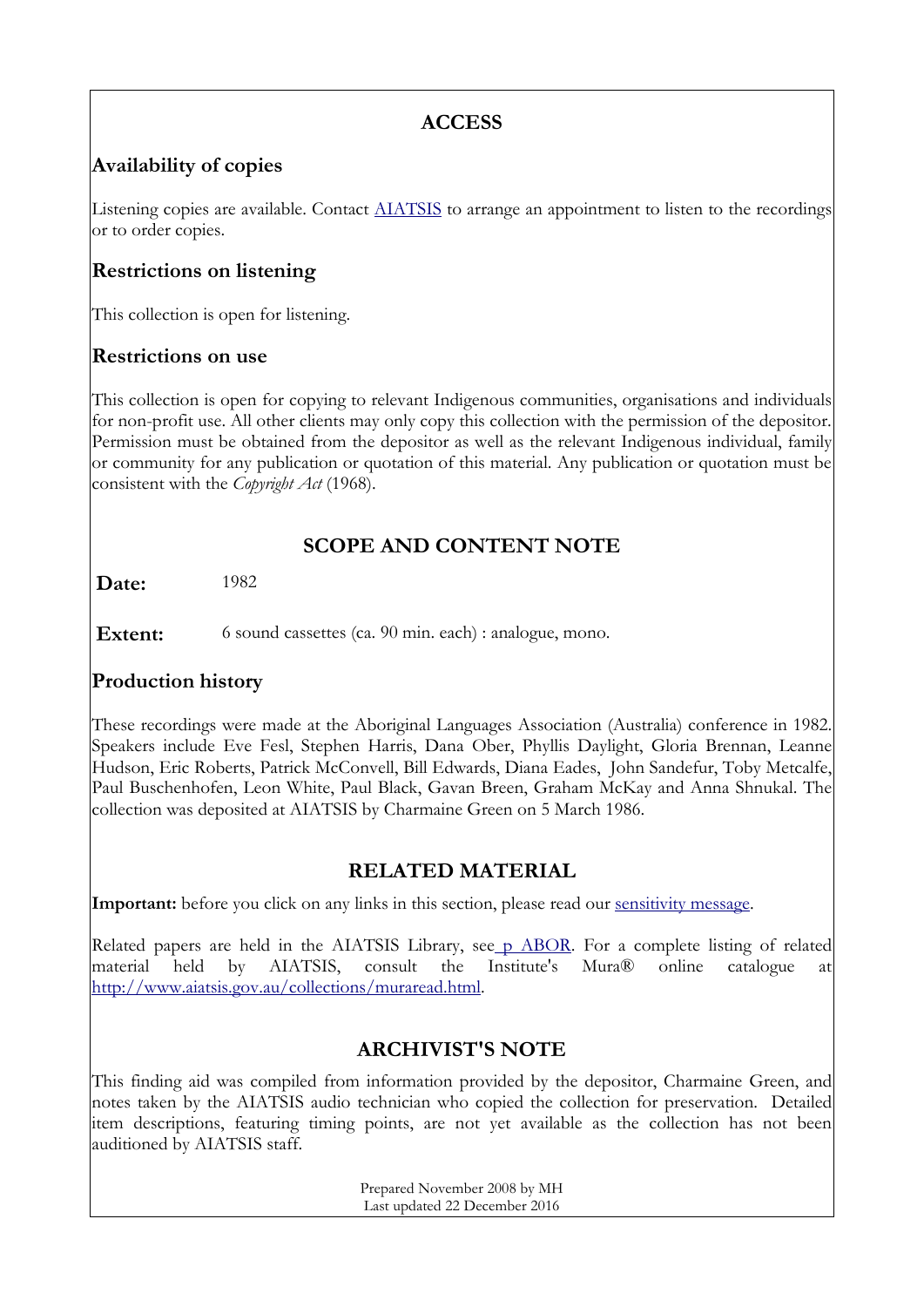The cassettes in this collection were numbered by the depositor. However, tapes 4-6 and 9 were not supplied. Cassette 1 is dated 4 April 1982, but none of the other tapes are dated.